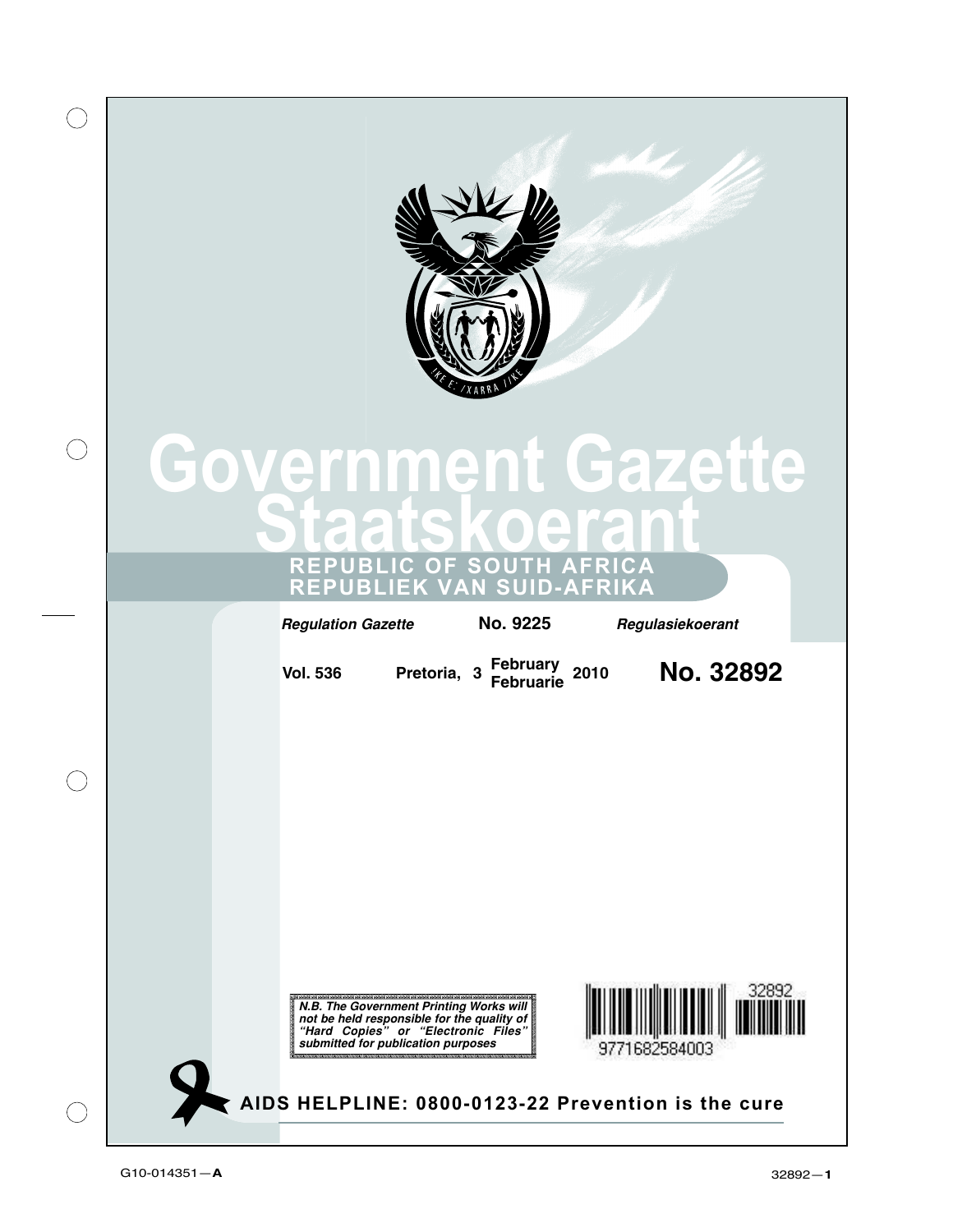### **IMPORTANT NOTICE**

The Government Printing Works will not be held responsible for faxed documents not received due to errors on the fax machine or faxes received which are unclear or incomplete. Please be advised that an "OK" slip, received from a fax machine, will not be accepted as proof that documents were received by the GPW for printing. If documents are faxed to the GPW it will be the sender's responsibility to phone and confirm that the documents were received in good order.

Furthermore the Government Printing Works will also not be held responsible for cancellations and amendments which have not been done on original documents received from clients.

| <b>CONTENTS</b>                   |                                                                                                                                                                 |   |                | <b>INHOUD</b>                        |                                                                                                                                                                |               |                |
|-----------------------------------|-----------------------------------------------------------------------------------------------------------------------------------------------------------------|---|----------------|--------------------------------------|----------------------------------------------------------------------------------------------------------------------------------------------------------------|---------------|----------------|
| No.                               | Page<br>No.                                                                                                                                                     |   | Gazette<br>No. | No.                                  |                                                                                                                                                                | Bladsv<br>No. | Koerant<br>No. |
|                                   | <b>GOVERNMENT NOTICE</b>                                                                                                                                        |   |                | <b>GOEWERMENTSKENNISGEWING</b>       |                                                                                                                                                                |               |                |
| Trade and Industry, Department of |                                                                                                                                                                 |   |                | Handel en Nywerheid, Departement van |                                                                                                                                                                |               |                |
| Government Notice                 |                                                                                                                                                                 |   |                | Goewermentskennisgewing              |                                                                                                                                                                |               |                |
| R. 17                             | Non-Proliferation of Weapons of Mass<br>Destruction Act (87/1993): Regulations<br>regarding the application of provisions of<br>the Chemical Weapons Convention | 3 | 32892          | R. 17                                | Wet op die Nie-proliferasie van Wapens<br>van Grootskaalse Vernietiging (87/1993):<br>Regulasies betreffende die toepassing<br>van bepalings van die Chemiese- | 10            | 32892          |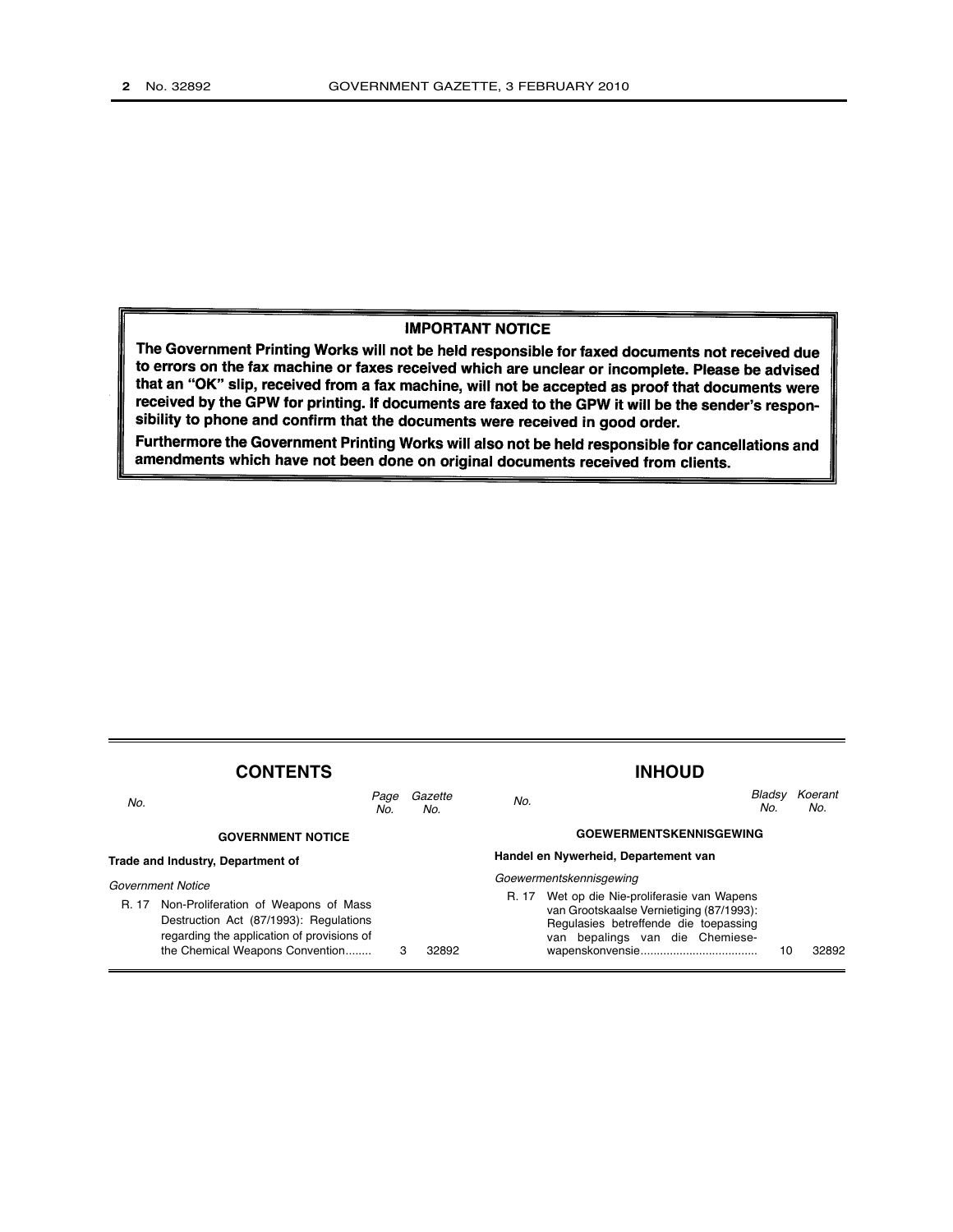# GOVERNMENT NOTICE

## **DEPARTMENT OF TRADE AND INDUSTRY**

**No. R. 17 3 February 2010**

## **NON-PROLIFERATION OF WEAPONS OF MASS DESTRUCTION ACT, 1993** (ACT NO. 87 OF 1993)

## REGULATIONS REGARDING THE APPLICATION OF PROVISIONS OF THE **CHEMICAL WEAPONS CONVENTION**

The Minister of Trade and Industry has, under section 24(1)(l) of the Non-Proliferation of Weapons of Mass Destruction Act, 1993 (Act No. 87 of 1993), made the regulations in the Schedule.

### **SCHEDULE**

#### **Definitions**

 $1.$ In these regulations any word or expression to which a meaning has been assigned in the Act or the Chemical Weapons Convention, as the case may be, shall have the meaning so assigned and, unless the context otherwise indicates-

"Chemical Weapons Convention" means the Convention on the Prohibition of the Development, Production, Stockpiling and Use of Chemical Weapons and on their Destruction (including its Annexes), which was signed by the Government of the Republic of South Africa on 14 January 1993 and ratified by South Africa by the deposition of its instrument of ratification on 14 September 1995, and published for general information as Government Notice No. 754 of 2 May 1997;

"consumption", in relation to a chemical, means its conversion into another chemical via a chemical, biochemical or biological reaction or the application of the chemical onto a medium from which it cannot be removed;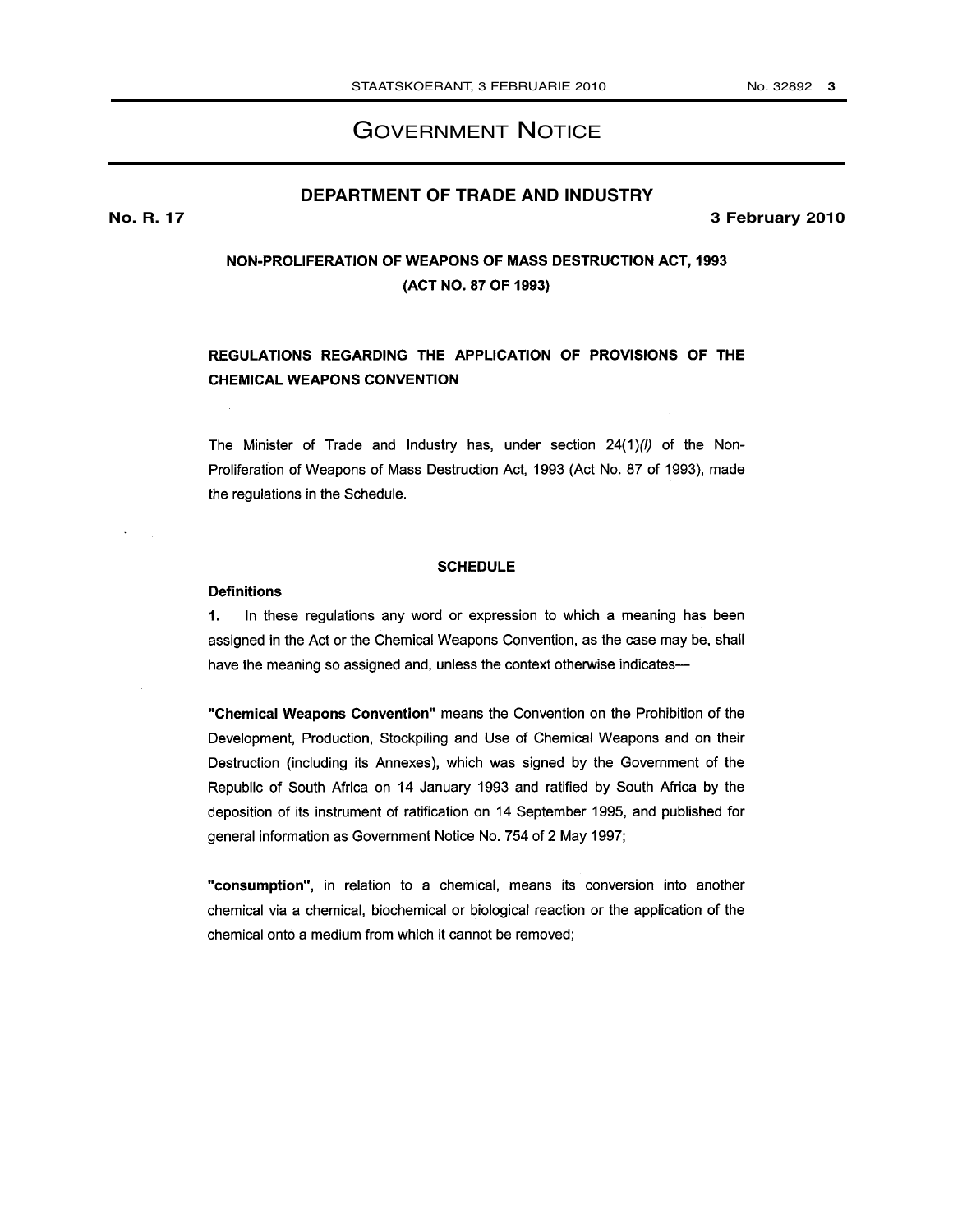"discrete organic chemical" means any chemical belonging to a class of chemical compounds consisting of all compounds of carbon, except for its oxides, sulphides and metal carbides or carbonates, identifiable by chemical structure, by structural formula, if known, and by the Chemical Abstracts Service (CAS) registry number, if assigned, and not contained in the chemicals listed in any Schedule appearing in the Annex on Chemicals of the Chemical Weapons Convention;

"owner" means the natural or legal person who is the registered legal owner of a facility or controlled goods;

"person in control" means the natural or legal person who is on a day-to-day basis responsible for any facility or any activity relating to controlled goods;

"PSF discrete organic chemical" means any discrete organic chemical containing one or more of the elements phosphorus, sulphur or fluorine, and not contained in the chemicals listed in any Schedule appearing in the Annex on Chemicals of the Chemical Weapons Convention;

"the Act" means the Non-Proliferation of Weapons of Mass Destruction Act, 1993 (Act No. 87 of 1993);

"the Notice" means Government Notice No. 18 of 3 February 2010 published in Government Gazette No. 32893;

"Verification Annex" means the Annex on Implementation and Verification of the Chemical Weapons Convention.

#### **National authority**

 $2.$ The Council is hereby designated to be South Africa's national authority as prescribed in paragraph 4 of Article VII of the Chemical Weapons Convention.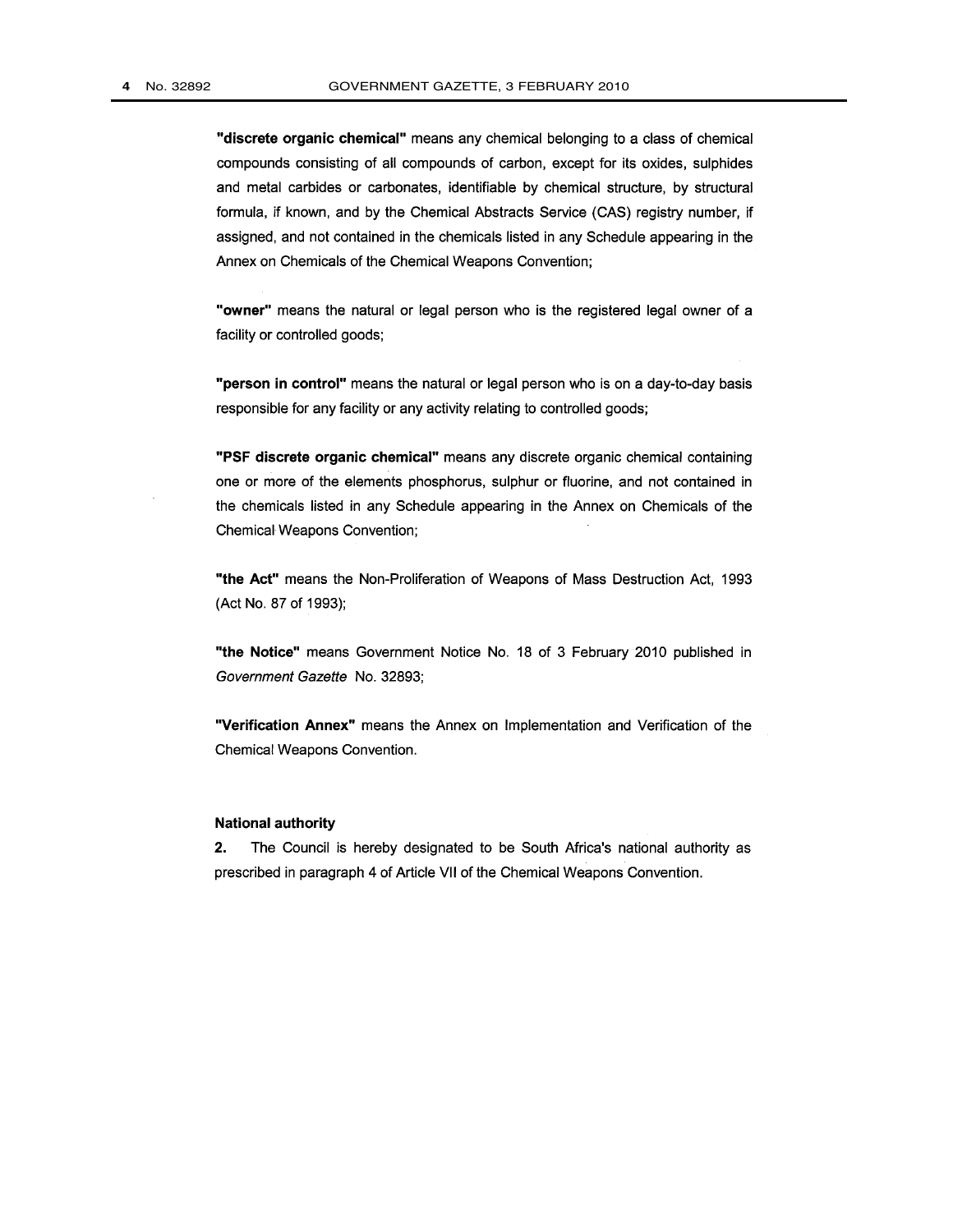#### **Declarations**

3. (1) Annual declarations of controlled goods specified in subregulation (2) shall be made to the Council by owners or persons in control of such controlled goods and persons conducting the activities specified in subregulation (2).

The controlled goods and declarations contemplated in subregulation (1) are as  $(2)$ follows:

- $(a)$ The controlled goods listed in Annexure A to the Notice, with regard to the production, acquisition in any manner, use, stockpiling, transport, import, export, re-export or transit of such goods;
- the toxic chemical ricin indicated in Annexure A to the Notice, when it is  $(b)$ extracted from the plant material (crude extract). Ricin remains declarable as long as the A-S-S-B bond is not broken, irrespective of the isoform(s) present, and this also applies to the toxic mutants of ricin. Castor oil processing plants are not subject to the declaration procedures set out in Part VI of the Verification Annex;
- $(c)$ the controlled goods listed in Annexure B to the Notice, with regard to the production, acquisition in any manner, processing, consumption, stockpiling, import, export, re-export or transit of such goods;
- the controlled goods listed in Annexure C to the Notice, with regard to the  $(d)$ production, import, export, re-export or transit of such goods;
- the controlled goods contemplated in paragraphs (a) to (d) shall, for (e) declaration purposes, include intermediates, by-products or waste products that are produced and consumed within a defined chemical production sequence, where such intermediates, by-products or waste products are chemically stable and therefore exist for a sufficient time to make isolation from the manufacturing stream possible;
- the controlled discrete organic chemicals or the PSF discrete organic  $(f)$ chemicals or their salts produced within a chemical facility;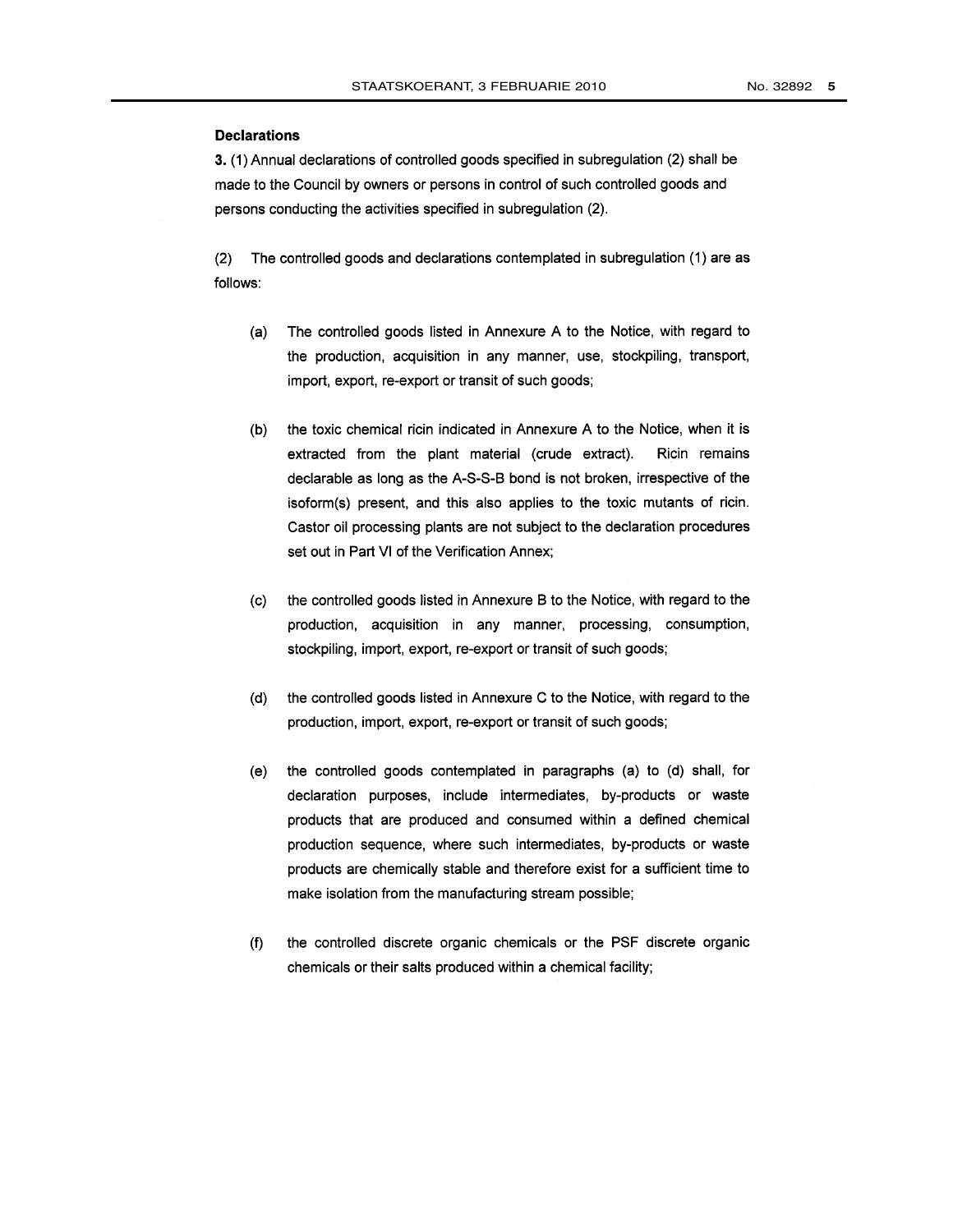- the controlled goods listed in Annexure D to the Notice, with regard to the  $(g)$ export or re-export of such goods; and
- the controlled goods listed in Part A of Annexure E to the Notice, with  $(h)$ regard to the possession, production, import, export, re-export or transit of such goods.

 $(3)$ The declarations contemplated in subregulation (2)(a) to (d) are, with regard to both past activities and anticipated future activities, required for each calendar year which extends from 1 January to 31 December.

 $(4)$ The controlled goods listed in Annexure E to the Notice, whether in substantially pure form or in a mixture with any other substance, when identified as consumer goods packaged for retail sale for personal use or packaged for individual use, are exempted from the requirement of an annual declaration as contemplated in subregulation (1).

#### **Facility agreements**

4. (1) The Council, as the national authority, shall conclude a facility agreement with the Organization for each facility contemplated in subregulation  $(2)(d)$ .

- The facility agreement contemplated in subregulation (1) shall- $(2)$ 
	- be based on a model agreement approved by the Organization;  $(a)$
	- enable the Council to meet the obligations set out in Section A of Part III  $(b)$ of the Verification Annex;
	- $(c)$ enable inspected facilities within the Republic to be afforded the maximum possible protection with respect to their confidential business information during international inspections; and
	- $(d)$ cover detailed inspection procedures for
		- each facility or location in the territory or in any other place under  $(i)$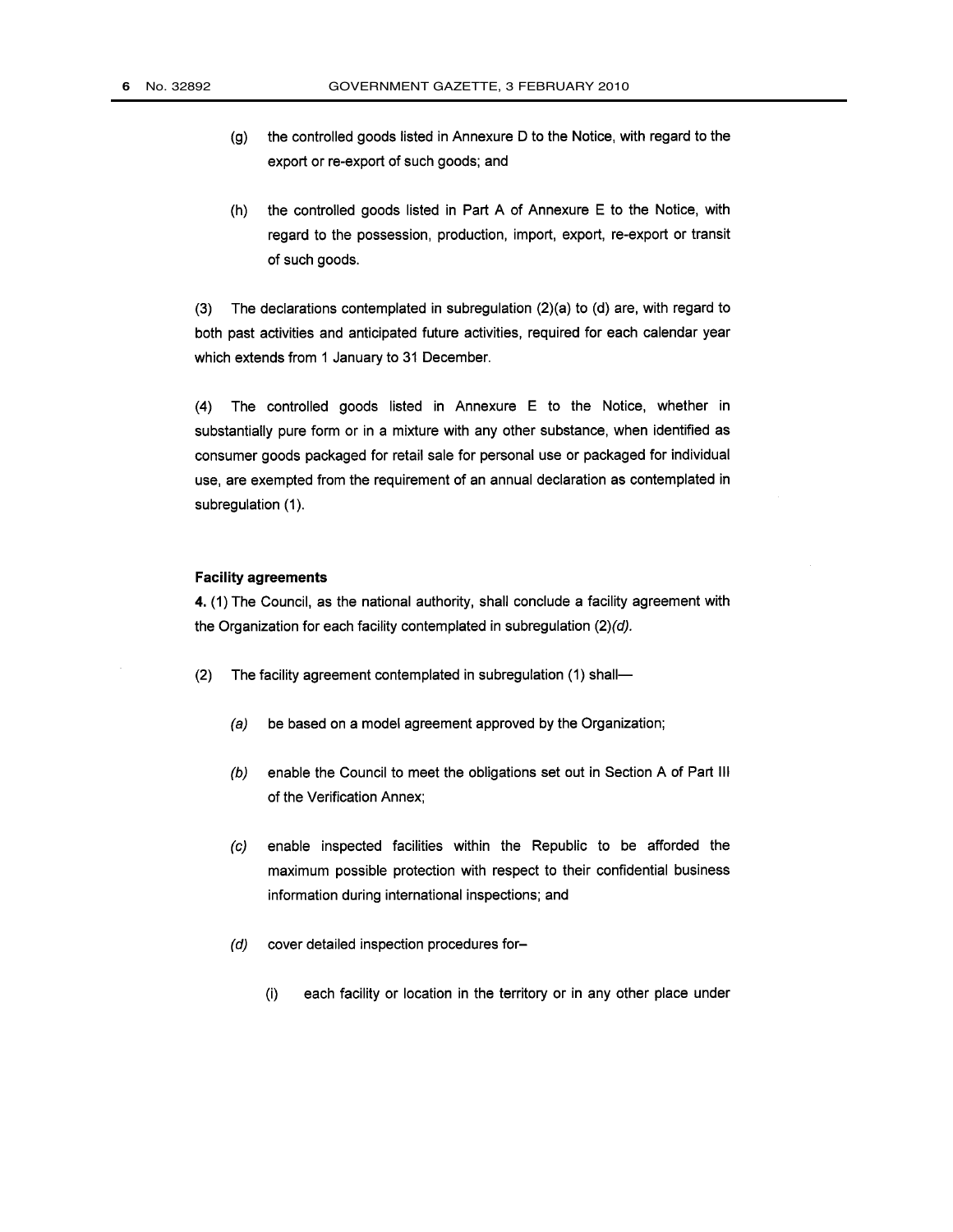the jurisdiction or control of the Republic that is engaged in the production, processing or consumption of Schedule 1 chemicals;

- each facility or location in the territory or in any other place under  $(ii)$ the jurisdiction or control of the Republic that is engaged in the production, processing or consumption of Schedule 2 chemicals, unless the Council and the Technical Secretariat of the Organization, subsequent to an on-site inspection, agree that this is not needed;
- $(iii)$ any facility or location in the territory or in any other place under the jurisdiction or control of the Republic that is engaged in the production of Schedule 3 chemicals with regard to which it is agreed between the Council and the owner or person in control of the facility that a facility agreement with the Organization should be requested in terms of paragraph 19 of Section B of Part VIII of the Verification Annex; and
- (iv) any facility or location in the territory or in any other place under the jurisdiction or control of the Republic that is engaged in the production of discrete organic chemicals, including those containing the elements phosphorus, sulphur or fluorine, with regard to which it is agreed between the Council and the owner or person in control of the facility that a facility agreement with the Organization should be requested in terms of paragraph 16 of Section B of Part IX of the Verification Annex.

(3) The owner or person in control of the facility shall take all reasonable steps to cooperate with the Council in the conclusion of the facility agreement.

#### Inspections by inspectors of the Organization

5. (1) Pursuant to Part II of the Verification Annex, read together with the relevant provisions of the Diplomatic Immunities and Privileges Act, 2001 (Act No. 37 of 2001), inspectors and inspection assistants shall be afforded all the privileges and immunities as set forth in Section B of Part II of the Verification Annex, and be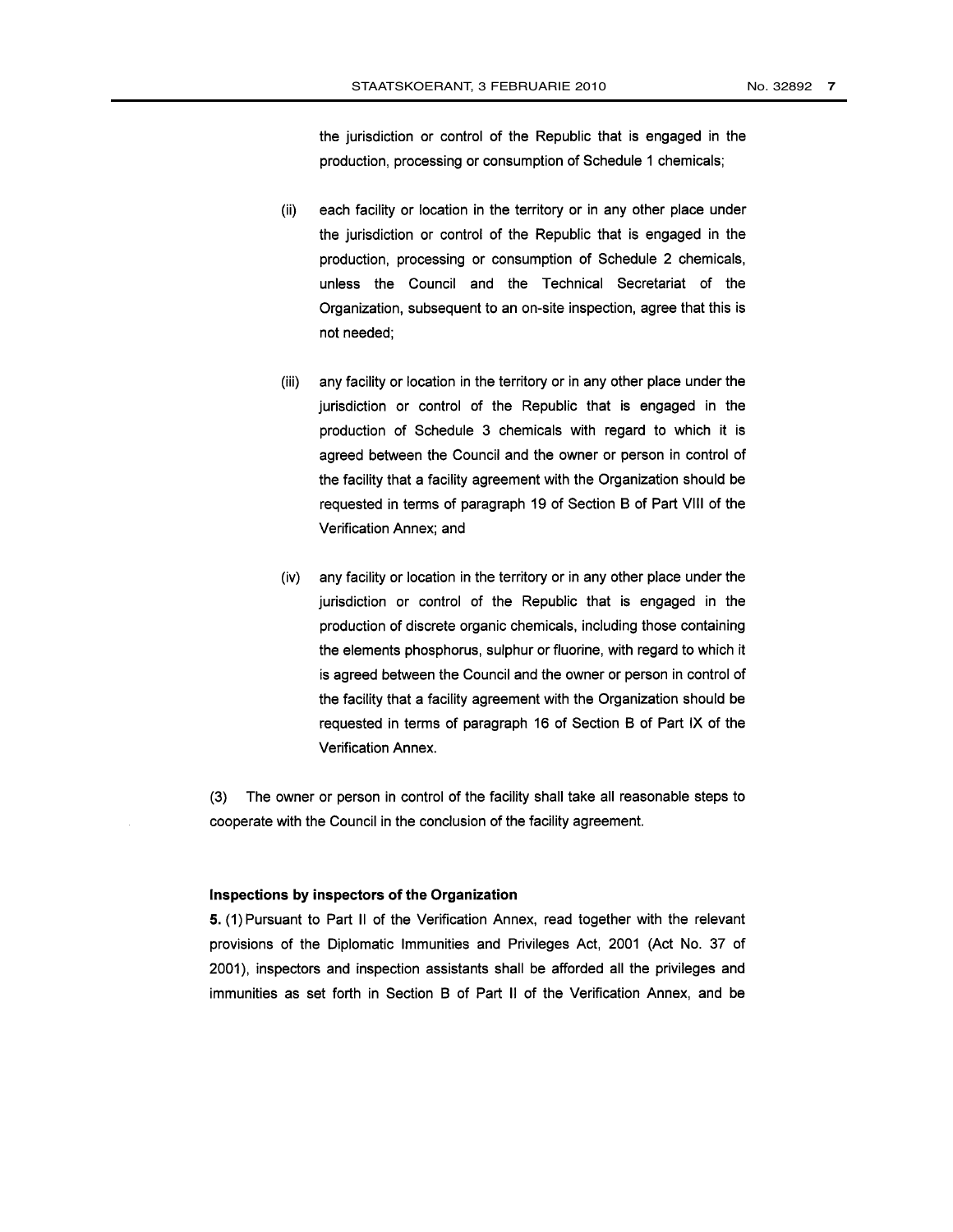subject to the obligations specified in Section E of Part II of the Verification Annex.

(2) Any qualified expert who is designated in terms of paragraph 7 of Section B of Part XI of the Verification Annex to be part of a team during an investigation of any case of alleged use of chemical weapons shall enjoy the same privileges and immunities as a designated inspector or inspection assistant employed by the Organization.

(3) Any person in control of a declared facility that may be subject to stipulated data monitoring and on-site verification measures shall be-

- (a) advised in writing by the Council within 30 days of the declaration being submitted by the Council to the Organization, that under specified circumstances, the declared facility may be subject to data monitoring or on-site verification measures by the Organization; and
- notified expeditiously, in order to meet the time frames stipulated in the  $(b)$ Chemical Weapons Convention, of the receipt by the Council of an inspection notification relating to the declared facility from the Organization pursuant to paragraph 31 of Section D of Part II of the Verification Annex, and of the available details of such a contemplated inspection.

(4) The Council shall, in order to meet the time frames set forth in the Chemical Weapons Convention, appoint an appropriate number of suitably qualified persons, including, as necessary, officials of other appropriate government departments, to be members of the in-country escort to accompany and assist the inspection team during the in-country period.

(5) The Council shall issue the necessary authorisation to all members of the incountry escort to enable them to facilitate, in a timeous and effective manner, the inspection as specified in the Verification Annex.

(6) Any person in control of a declared facility subject to inspection by the Organization, who has been notified by the Council that the declared facility is to receive an inspection by inspectors of the Organization, shall take the necessary